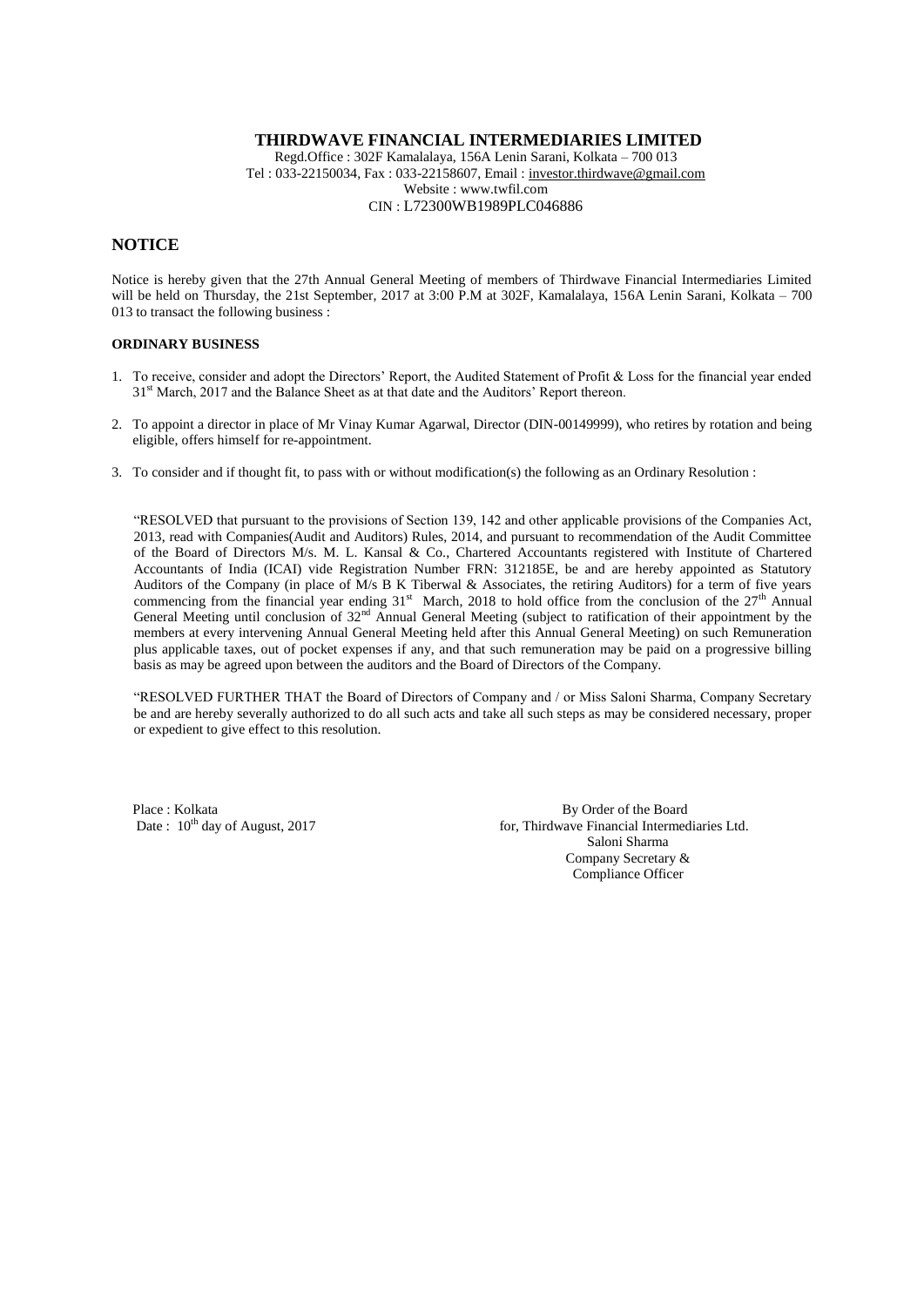### **NOTES :**

- 1. A Member entitled to attend and vote at the above meeting is entitled to appoint a proxy to attend and vote instead of himself and a proxy need not be a Member. Proxies, in order to be valid must be received by the company not less than 48 hours before the meeting. A person can act as a proxy on behalf of Members not exceeding fifty (50) and holding in the aggregate not more than 10% of the total share capital of the Company. A Member holding more than 10% of the total share capital of the Company carrying voting rights may appoint a single person as proxy and such person shall not act as a proxy for any other person or shareholder.
- 2. The Register of Members and share Transfer Books of the Company will remain closed from 15th September 2017 to 21st September 2017 (both days inclusive) for AGM.
- 3. Shareholders desiring any information as regards the Accounts are requested to write to the Company at an early date so as to enable the Management to keep the information ready.
- 4. Members, who hold the shares in de-materialized form, are requested to bring their client ID and DP ID Nos. for easier identification of attendance at the meeting.
- 5. Members who hold shares in physical form are requested to notify any change in their address to the Registrar and Share Transfer Agents of the Company and always quote their Folio Number in all correspondence with the Company.
- 6. Members/Proxies should bring the Attendance Slip duly filled in for attending the meeting.
- 7. Corporate Members intending to send their authorized representative are requested to send a duly certified copy of the Board Resolution authorizing their representatives to attend and vote at the Annual General Meeting.

### 8. **VOTING THROUGH ELECTRONIC MEANS**

- I. In compliance with provisions of Section 108 of the Companies Act, 2013, Rule 20 of the Companies (Management and Administration) Rules, 2014 as amended by the Companies (Management and Administration) Amendment Rules, 2015 and Regulation 44 of the SEBI (Listing Obligation & Disclosure Requirements), Regulations, 2015, the Company is pleased to provide members facility to exercise their right to vote on resolutions proposed to be considered at the Annual General Meeting (AGM) by electronic means and the business may be transacted through e-Voting Services. The facility of casting the votes by the members using an electronic voting system from a place other than venue of the AGM ("remote e-voting") will be provided by Central Depository Services (India) Limited (CDSL).
- II. The facility for voting through ballot paper shall be made available at the AGM and the members attending the meeting who have not cast their vote by remote e-voting shall be able to exercise their right at the meeting through ballot paper. The members who have cast their vote by remote e-voting prior to the AGM may also attend the AGM but shall not be entitled to cast their vote again.

#### III. **The process and manner for remote e-voting are as under:**

- (i) The remote e-voting period commences on  $18<sup>th</sup>$  September 2017 (10:00 am) and ends on  $20<sup>th</sup>$  September 2017 (5:00 pm). During this period members' of the Company, holding shares either in physical form as on the cut-off date of 14<sup>th</sup> September 2017 and in dematerialized form, as on the cut-off date of 14th September 2017, may cast their vote by remote e-voting. The remote e-voting module shall be disabled by CDSL for voting thereafter. Once the vote on a resolution is cast by the member, the member shall not be allowed to change it subsequently.
- (ii) The shareholders should log on to the e-voting websit[e www.evotingindia.com](http://www.evotingindia.com/) during the voting period
- (iii) Click on "Shareholders" tab.
- (iv) Now Enter your User ID
	- a. For CDSL: 16 digits beneficiary ID,
	- b. For NSDL: 8 Character DP ID followed by 8 Digits Client ID,
	- c. Members holding shares in Physical Form should enter Folio Number registered with the Company, excluding the special characters.
- (v) Next enter the Image Verification as displayed and Click on Login.
- (vi) If you are holding shares in demat form and had logged on to [www.evotingindia.com](http://www.evotingindia.com/) and voted on an earlier voting of any company, then your existing password is to be used.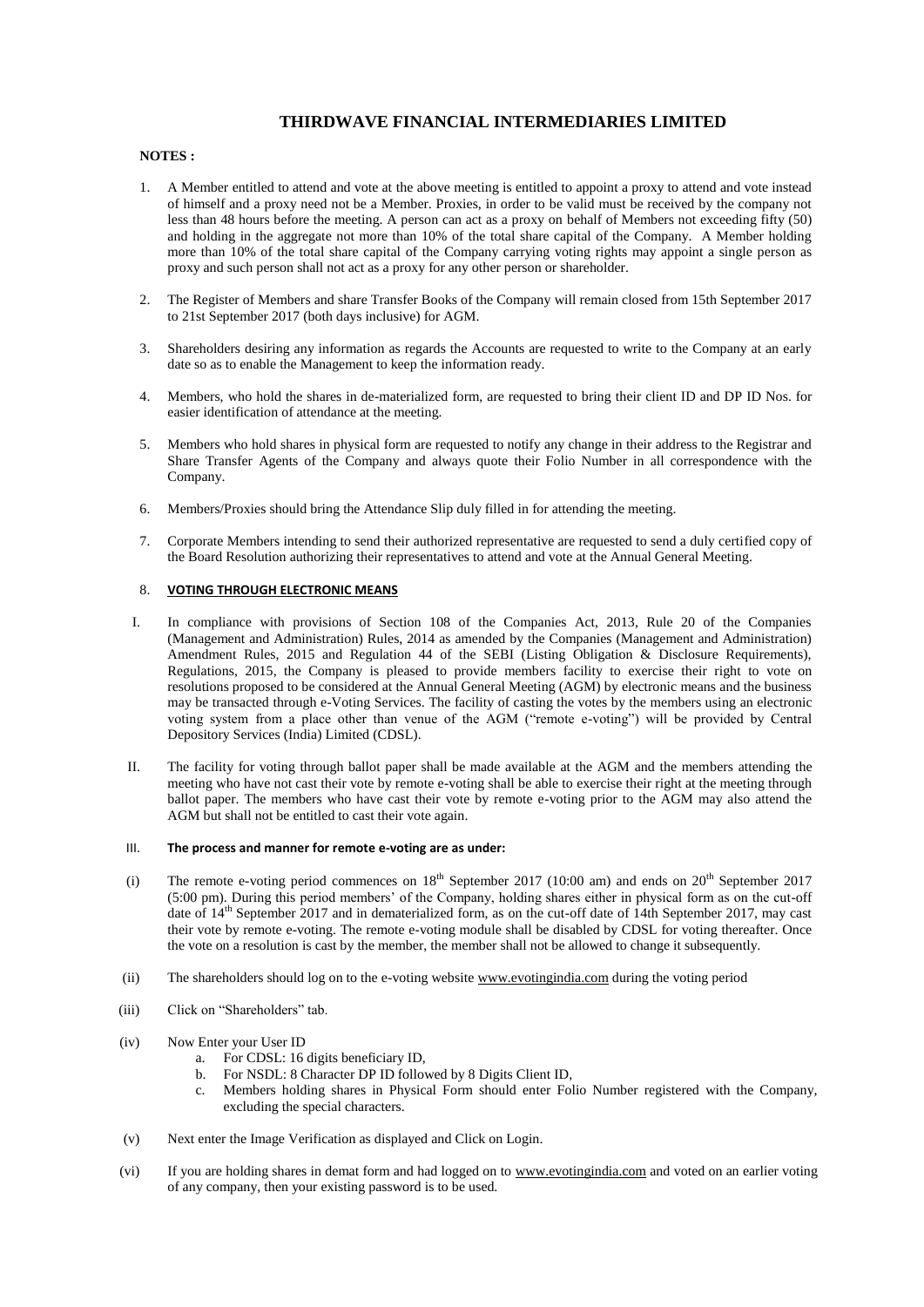| If you are a first time user follow the steps given below:<br>(vii) |                                                                                                                                                                                                                                                                                                                                                                                                                                                                                                                                                                                                                                                                             |  |
|---------------------------------------------------------------------|-----------------------------------------------------------------------------------------------------------------------------------------------------------------------------------------------------------------------------------------------------------------------------------------------------------------------------------------------------------------------------------------------------------------------------------------------------------------------------------------------------------------------------------------------------------------------------------------------------------------------------------------------------------------------------|--|
|                                                                     | For Members holding shares in Demat Form and Physical Form                                                                                                                                                                                                                                                                                                                                                                                                                                                                                                                                                                                                                  |  |
| <b>PAN</b>                                                          | Enter your 10 digit alpha-numeric PAN issued by Income Tax Department<br>(Applicable for both demat shareholders as well as physical shareholders)<br>Members who have not updated their PAN with the Company/Depository Participant<br>$\bullet$<br>are requested to use the first two letters of their name and the 8 digits of the sequence<br>number in the PAN field.<br>In case the sequence number is less than 8 digits enter the applicable number of $0's$<br>$\bullet$<br>before the number after the first two characters of the name in CAPITAL letters. Eg. If<br>your name is Ramesh Kumar with sequence number 1 then enter RA00000001 in the<br>PAN field. |  |
| DOB.                                                                | Enter the Date of Birth as recorded in your demat account with the depository or<br>in the company records for your folio in dd/mm/yyyy format                                                                                                                                                                                                                                                                                                                                                                                                                                                                                                                              |  |
| Bank<br>Account<br>Number<br>(DBD)                                  | Enter the Bank Account Number as recorded in your demat account with the<br>depository or in the company records for your folio.<br>Please Enter the DOB or Bank Account Number in order to Login.<br>If both the details are not recorded with the depository or company then please enter the<br>$\bullet$<br>member-id / folio number in the Bank Account Number details field as mentioned in<br>above instruction (iv).                                                                                                                                                                                                                                                |  |

- (viii) After entering these details appropriately, click on "SUBMIT" tab.
- (ix) Members holding shares in physical form will then directly reach the Company selection screen. However, members holding shares in demat form will now reach 'Password Creation' menu wherein they are required to mandatorily enter their login password in the new password field. Kindly note that this password is to be also used by the demat holders for voting for resolutions of any other company on which they are eligible to vote, provided that company opts for e-voting through CDSL platform. It is strongly recommended not to share your password with any other person and take utmost care to keep your password confidential.
- (x) For Members holding shares in physical form, the details can be used only for e-voting on the resolutions contained in this Notice.
- (xi) Click on the EVSN for the relevant Company Name i.e. THIRDWAVE FINANCIAL INTERMEDIARIES LTD on which you choose to vote.on which you choose to vote.
- (xii) On the voting page, you will see "RESOLUTION DESCRIPTION" and against the same the option "YES/NO" for voting. Select the option YES or NO as desired. The option YES implies that you assent to the Resolution and option NO implies that you dissent to the Resolution.
- (xiii) Click on the "RESOLUTIONS FILE LINK" if you wish to view the entire Resolution details.
- (xiv) After selecting the resolution you have decided to vote on, click on "SUBMIT". A confirmation box will be displayed. If you wish to confirm your vote, click on "OK", else to change your vote, click on "CANCEL" and accordingly modify your vote.
- (xv) Once you "CONFIRM" your vote on the resolution, you will not be allowed to modify your vote.
- (xvi) You can also take out print of the voting done by you by clicking on "Click here to print" option on the Voting page.
- (xvii) If Demat account holder has forgotten the same password then Enter the User ID and the image verification code and click on Forgot Password & enter the details as prompted by the system.
- (xviii) Note for Institutional Shareholders & Custodians :
	- Institutional shareholders (i.e. other than Individuals, HUF, NRI etc.) and Custodians are required to log on to [https://www.evotingindia.com](https://www.evotingindia.com/) and register themselves as Corporates.
	- A scanned copy of the Registration Form bearing the stamp and sign of the entity should be emailed to [helpdesk.evoting@cdslindia.com.](mailto:helpdesk.evoting@cdslindia.com)
	- After receiving the login details they have to create a compliance user which should be created using the admin login and password. The Compliance user would be able to link the account(s) for which they wish to vote on.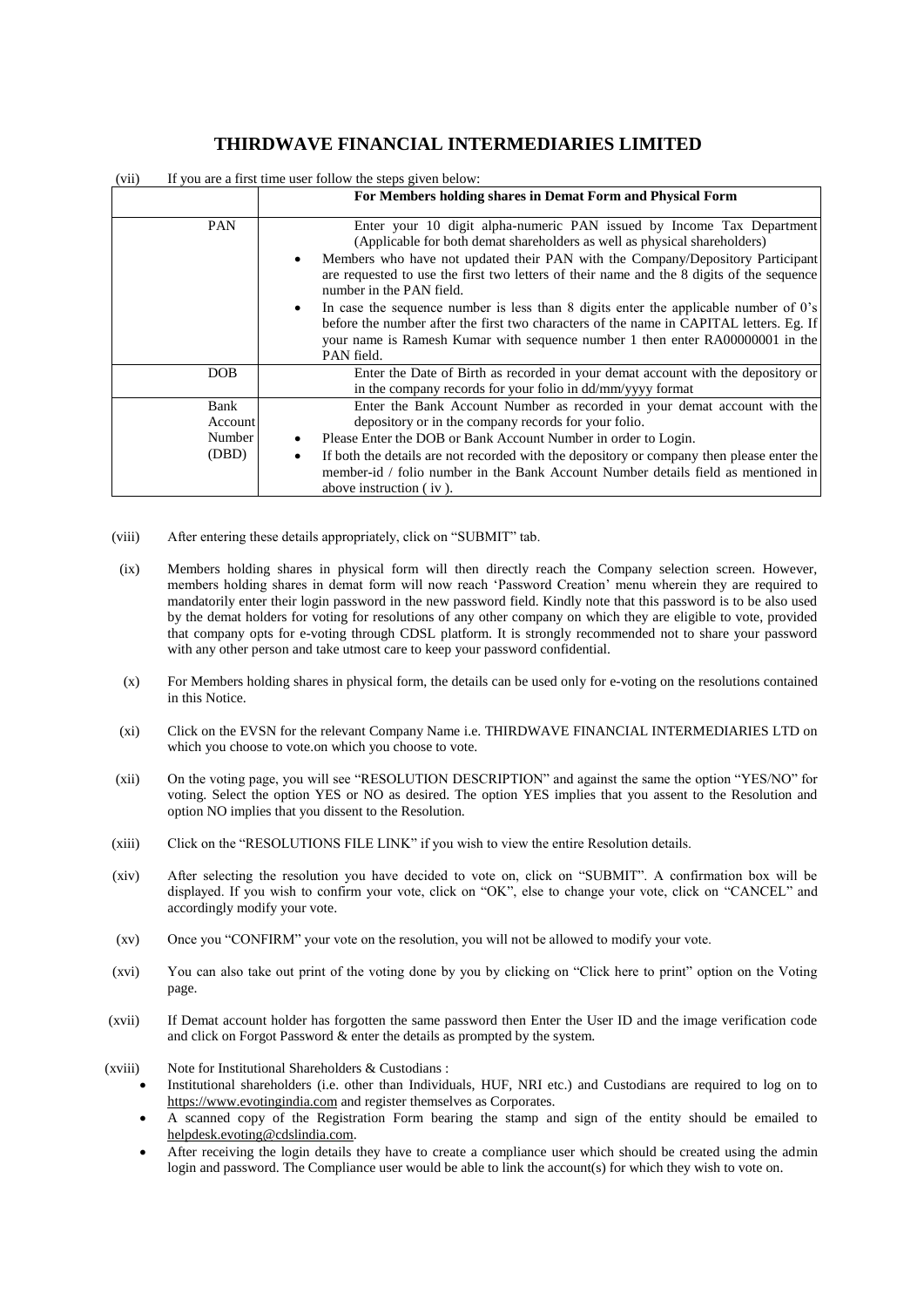- The list of accounts should be mailed to helpdesk.evoting@cdslindia.com and on approval of the accounts they would be able to cast their vote.
- A scanned copy of the Board Resolution and Power of Attorney (POA) which they have issued in favour of the Custodian, if any, should be uploaded in PDF format in the system for the scrutinizer to verify the same.
- (xix) In case you have any queries or issues regarding e-voting, you may refer the Frequently Asked Questions ("FAQs") and e-voting manual available at [www.evotingindia.com](http://www.evotingindia.com/) under help section or write an email to [helpdesk.evoting@cdslindia.com](mailto:helpdesk.evoting@cdslindia.com)
	- 9. Institutional Members / Bodies Corporate (i.e. other than individuals, HUF, NRI etc.) are required to send scanned copy (PDF/JPG Format) of the relevant Board Resolution / Authority letter etc. together with attested specimen signature of the duly authorized signatory(ies) who are authorized to vote through e-mail at shawmanoj2003@gmail.com with a copy marked to helpdesk.evoting@cdslindia.com on or before 20<sup>th</sup> September, 2017 upto 5:00 pm without which the vote shall not be treated as valid.
	- 10. The voting rights of shareholders shall be in proportion to their shares of the paid up equity share capital of the Company as on the cut-off date of 14th September 2017.
	- 11. The notice of Annual General Meeting will be sent to the members, whose names appear in the register of members / depositories as at closing hours of business, on  $11<sup>th</sup>$  August 2017.
	- 12. The shareholders shall have one vote per equity share held by them as on the cut-off date of 14th September 2017. The facility of e-voting would be provided once for every folio / client id, irrespective of the number of joint holders.
	- 13. Since the Company is required to provide members the facility to cast their vote by electronic means, shareholders of the Company, holding shares either in physical form or in dematerialized form, as on the cut-off date of 14th September 2017 and those not casting their vote electronically, may only cast their vote at the Annual General Meeting.
	- 14. Notice of the AGM along with attendance slip, proxy form along with the process, instructions and the manner of conducting e-voting is being sent electronically to all the members whose e-mail IDs are registered with the Company / Depository Participant(s). For members who request for a hard copy and for those who have not registered their email address, physical copies of the same are being sent through the permitted mode.
	- 15. Investors who became members of the Company subsequent to the dispatch of the Notice / Email and holds the shares as on the cut-off date i.e. 14th September 2017 are requested to send the written / email communication to the Company at investors.thirdwave@gmail.com by mentioning their Folio No. / DP ID and Client ID to obtain the Login-ID and Password for e-voting.
	- 16. Manoj Prasad Shaw, Practicing Company Secretary (C P No 4194) has been appointed as the Scrutinizer to scrutinize the remote e-voting process and voting at the AGM in a fair and transparent manner. The Scrutinizer will submit, not later than 3 days of conclusion of the AGM, a consolidated Scrutinizer's Report of the total votes cast in favour or against, if any, to the Chairman of the Company or a person authorized by him in writing, who shall countersign the same and declare the result of the voting forthwith.
	- 17. The Results declared along with the Scrutinizer's Report shall be placed on the Company's website www.twfil.com and on the website of CDSL. The same will be communicated to the stock exchanges where the shares of the company are listed viz. BSE Ltd, Calcutta Stock Exchange Ltd.

Place : Kolkata By Order of the Board<br>
Date : 10<sup>th</sup> day of August, 2017 for, Thirdwave Financial Interme

for, Thirdwave Financial Intermediaries Ltd. Saloni Sharma Company Secretary & Compliance Officer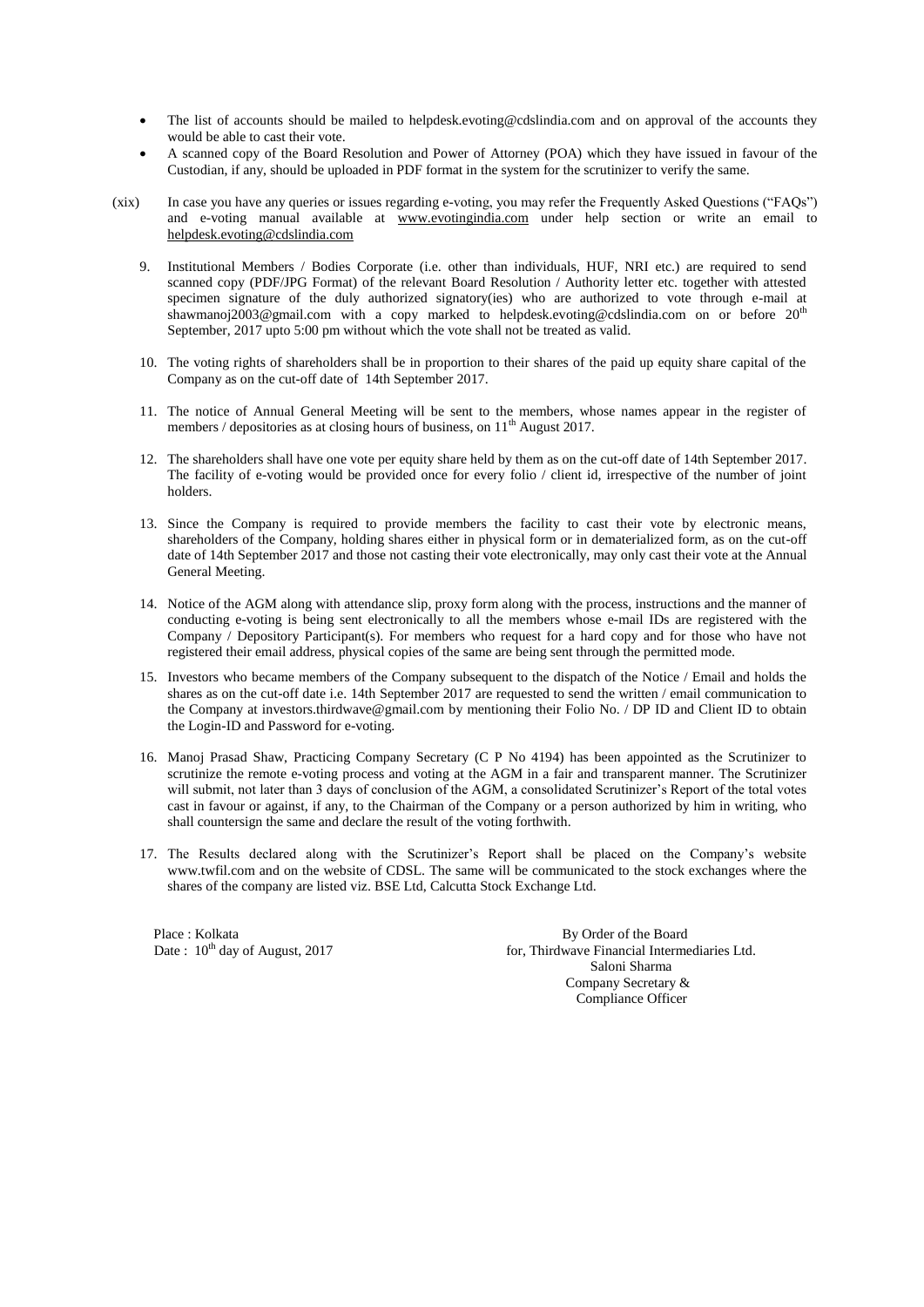Regd.Office : 302F Kamalalaya, 156A Lenin Sarani, Kolkata – 700 013 Tel : 033-22150034, Fax : 033-22158607, Email [: investor.thirdwave@gmail.com](mailto:investor.thirdwave@gmail.com) Website : www.twfil.com CIN : L72300WB1989PLC046886

#### **ATTENDANCE SLIP**

PLEASE FILL ATTENDANCE SLIP AND HAND IT OVER AT THE ENTRANCE OF THE MEETING HALL Joint Shareholders may obtain additional slip at the venue of the meeting

Registered Folio No./DP ID/Client ID :

……………………………………………………………………………………………………………………………………………………………………………………… No. of Shares held :

I certify that I am a Member/Proxy for the Member of the Company. I hereby record my presence at the 27th Annual General Meeting of the company held on Thursday, 21st September 2017 at 03:00 PM at 302F, Kamalalaya, 156A Lenin Sarani, Kolkata – 700 013.

……………………………………………………………………………………………………………………………………………………………………………………………

--------------------------------------------------------------- Tear Here -----------------------------------------------------------------

Name of the Member/Proxy extends the Member/Proxy and Signature of the Member/Proxy (in BLOCK letters)

…………………………………………………… …………………………………………….

**THIRDWAVE FINANCIAL INTERMEDIARIES LIMITED**

Regd.Office : 302F Kamalalaya, 156A Lenin Sarani, Kolkata – 700 013 Tel : 033-22150034, Fax : 033-22158607, Email : [investor.thirdwave@gmail.com](mailto:investor.thirdwave@gmail.com) Website : www.twfil.com CIN : L72300WB1989PLC046886

#### **PROXY FORM**

| *Applicable for Members holding shares in electronic form.               |  |  |  |  |
|--------------------------------------------------------------------------|--|--|--|--|
| I/We, being the Member(s) of  Shares of the above named, hereby appoint: |  |  |  |  |

| $\textbf{Name}: \textbf{________} \xrightarrow{0} \textbf{________} \xrightarrow{0} \textbf{________} \xrightarrow{0} \textbf{________} \xrightarrow{0} \textbf{________} \xrightarrow{0} \textbf{________} \xrightarrow{0} \textbf{________} \xrightarrow{0} \textbf{________} \xrightarrow{0} \textbf{________} \xrightarrow{0} \textbf{________} \xrightarrow{0} \textbf{________} \xrightarrow{0} \textbf{________} \xrightarrow{0} \textbf{________} \xrightarrow{0} \textbf{________} \xrightarrow{0} \textbf{________} \xrightarrow{0} \textbf{________} \xrightarrow{0} \textbf{________} \xrightarrow{0} \textbf{________} \xrightarrow{$ |  |
|----------------------------------------------------------------------------------------------------------------------------------------------------------------------------------------------------------------------------------------------------------------------------------------------------------------------------------------------------------------------------------------------------------------------------------------------------------------------------------------------------------------------------------------------------------------------------------------------------------------------------------------------------|--|
|                                                                                                                                                                                                                                                                                                                                                                                                                                                                                                                                                                                                                                                    |  |
|                                                                                                                                                                                                                                                                                                                                                                                                                                                                                                                                                                                                                                                    |  |
|                                                                                                                                                                                                                                                                                                                                                                                                                                                                                                                                                                                                                                                    |  |

As my/our proxy to attend and vote (on a poll) for me/us and on my/our behalf at the 26th Annual General Meeting of the company held on Thursday, 21st September 2017 at 03:00 PM at 302F, Kamalalaya, 156A Lenin Sarani, Kolkata – 700 013 and at any adjournment thereof in respect of such resolutions as indicated below :-

### **ORDINARY BUSINESS**

Adoption of Statement of Profit & Loss, Balance sheet, Report of Directors and Auditors for the year ended March 31, 2017. Re-appointment of Mr. Vinay Kumar Agarwal as director of the company Appointment of M/s M L Kansal & Co, Chartered Accountants as Statutory Auditors for 5 years starting from Financial Year 2017-18

……………………………....day of …………………………..2017